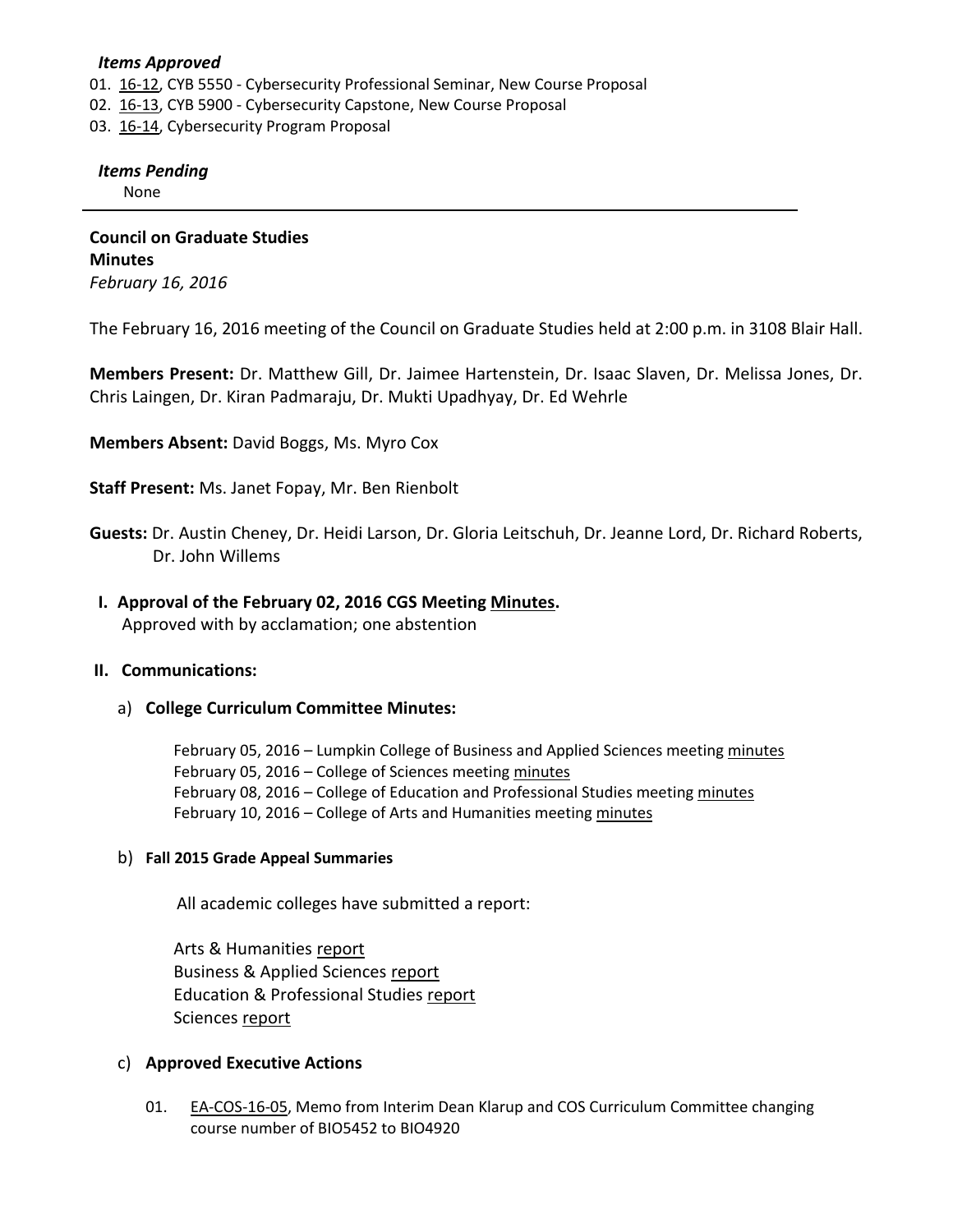## **III. Items Added to the Agenda (Today):**

- 01. [16-12,](http://castle.eiu.edu/~eiucgs/currentagendaitems/agenda16-12.pdf) CYB 5550 Cybersecurity Professional Seminar, New Course Proposal
- 02. [16-13,](http://castle.eiu.edu/~eiucgs/currentagendaitems/agenda16-13.pdf) CYB 5900 Cybersecurity Capstone, New Course Proposal
- 03. [16-14,](http://castle.eiu.edu/~eiucgs/currentagendaitems/agenda16-14.pdf) Cybersecurity Program Proposal

# **IV. Items Acted Upon:**

01. [16-12,](http://castle.eiu.edu/~eiucgs/currentagendaitems/agenda16-12.pdf) CYB 5550 - Cybersecurity Professional Seminar, New Course Proposal; Austin Cheney presented the course. Council approved unanimously; Effective date – Fall 2017

(3-0-3) CYB 5550 - Cybersecurity Professional Seminar

Review of content and procedures of the recommended professional cybersecurity certifications in the U.S. market.

Prerequisite(s): TEC 5353, MIS 4850 ---------------------------------------------------------------------------------------------------------------------------------------------

02. [16-13,](http://castle.eiu.edu/~eiucgs/currentagendaitems/agenda16-13.pdf) CYB 5900 - Cybersecurity Capstone, New Course Proposal; Austin Cheney presented the course. Council approved unanimously; Effective date – Fall 2017

(0-5-2) CYB 5900 - Cybersecurity Capstone In this course, students integrate concepts from previous coursework and experience into a comprehensive security strategy for information systems. The security topics include system architecture, security models, vulnerability assessment, threat analysis, incident detection, and response.

Prerequisite(s): MIS 4860, CYB 5550

---------------------------------------------------------------------------------------------------------------------------------------------

03. [16-14,](http://castle.eiu.edu/~eiucgs/currentagendaitems/agenda16-14.pdf) Cybersecurity Program Proposal; Austin Cheney presented the proposal. Council approved unanimously; Effective date – Fall 2017

# **02 Committee Reports:**

**Library Advisory**- Ed Wehrle; no report **ATAC**- David Boggs; no report **GSAC**- Bill Elliott; not present **CASL-** Kiran Padmaraju; no report **EMAC-** Mukti Upadhyay; no report

# **03 Other Items:**

First Choice Renewal – Counseling

Report availabl[e here](http://castle.eiu.edu/~eiucgs/currentagendaitems/Counseling_FirstChoiceReport_2016_Final.pdf)

2